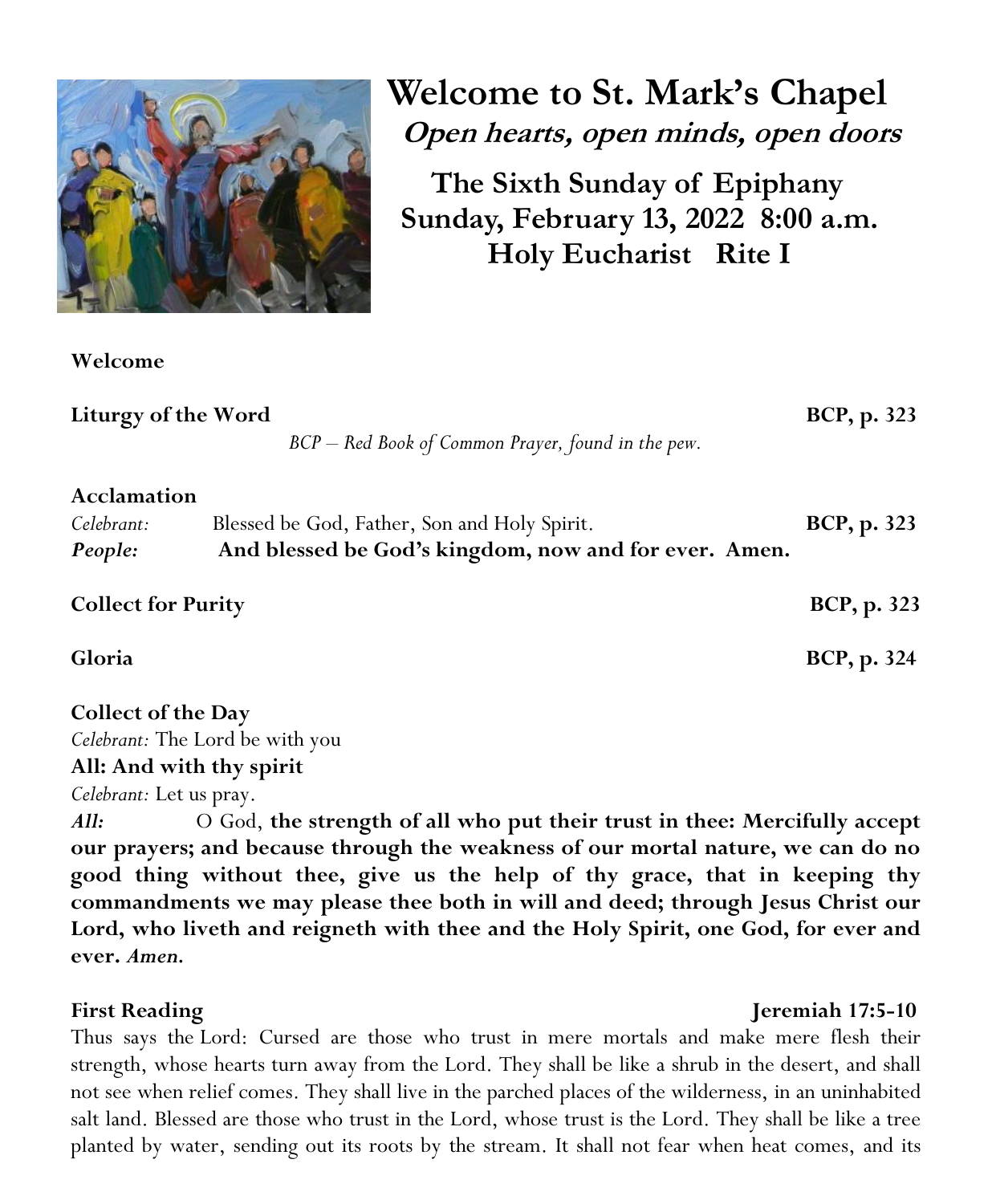leaves shall stay green; in the year of drought it is not anxious, and it does not cease to bear fruit. The heart is devious above all else; it is perverse-- who can understand it? I the Lord test the mind and search the heart, to give to all according to their ways, according to the fruit of their doings.

Reader: The Word of the Lord. **People: Thanks be to God.**

# **Psalm 1 Beatus vir qui non abiit BCP pg. 585** 1 Happy are they who have not walked in the counsel of the wicked, \* nor lingered in the way of sinners, nor sat in the seats of the scornful! 2 Their delight is in the law of the Lord, \* and they meditate on his law day and night. 3 They are like trees planted by streams of water, bearing fruit in due season, with leaves that do not wither; \* everything they do shall prosper. 4 It is not so with the wicked; \* they are like chaff which the wind blows away.

Now if Christ is proclaimed as raised from the dead, how can some of you say there is no resurrection of the dead? If there is no resurrection of the dead, then Christ has not been raised; and if Christ has not been raised, then our proclamation has been in vain and your faith has been in vain. We are even found to be misrepresenting God, because we testified of God that he raised Christ--whom he did not raise if it is true that the dead are not raised. For if the dead are not raised, then Christ has not been raised. If Christ has not been raised, your faith is futile and you are still in your sins. Then those also who have died in Christ have perished. If for this life only we have hoped in Christ, we are of all people most to be pitied. But in fact Christ has been raised from the dead, the first fruits of those who have died.

Reader: The Word of the Lord. **People: Thanks be to God.**

**Holy Gospel Luke 6:17-26** *Priest:* **The Holy Gospel of our Lord Jesus Christ according to Luke.**  *People:***Glory be to thee, O Lord.**

5 Therefore the wicked shall not stand upright when judgment comes, \*

nor the sinner in the council of the righteous.

6 For the Lord knows the way of the righteous, \*

but the way of the wicked is doomed.

**Second Reading 15:12-20 1 Corinthians 15:12-20**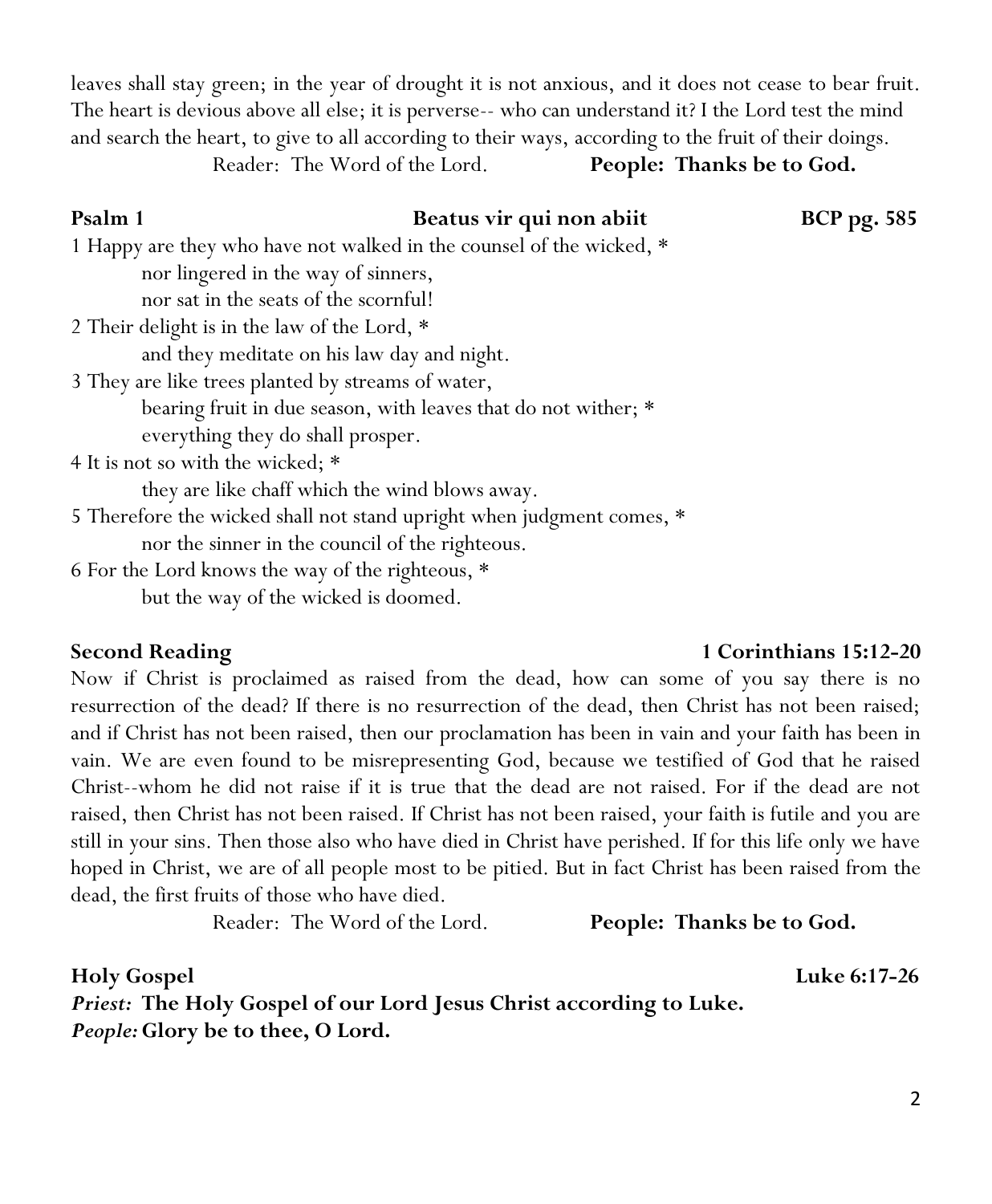Jesus came down with the twelve apostles and stood on a level place, with a great crowd of his disciples and a great multitude of people from all Judea, Jerusalem, and the coast of Tyre and Sidon. They had come to hear him and to be healed of their diseases; and those who were troubled with unclean spirits were cured. And all in the crowd were trying to touch him, for power came out from him and healed all of them. Then he looked up at his disciples and said: "Blessed are you who are poor, for yours is the kingdom of God. "Blessed are you who are hungry now, for you will be filled. "Blessed are you who weep now, for you will laugh. "Blessed are you when people hate you, and when they exclude you, revile you, and defame you on account of the Son of Man. Rejoice in that day and leap for joy, for surely your reward is great in heaven; for that is what their ancestors did to the prophets." "But woe to you who are rich, for you have received your consolation. "Woe to you who are full now, for you will be hungry. "Woe to you who are laughing now, for you will mourn and weep. "Woe to you when all speak well of you, for that is what their ancestors did to the false prophets."

*Priest:* The Gospel of the Lord. *People:* **Praise to thee, O Christ.**

| Sermon                                | The Rev. Brian D. Blayer |
|---------------------------------------|--------------------------|
| <b>The Nicene Creed</b>               | BCP, p. 326              |
| Prayers of the People IV              | <b>BCP, p. 388</b>       |
| Confession                            | <b>BCP, p. 330</b>       |
| The Peace (please reman in your seat) | <b>BCP, p. 332</b>       |
| <b>Holy Communion</b>                 |                          |
| The Offertory                         |                          |
| <b>Eucharistic Prayer I</b>           | BCP, p. 333              |
| The Lord's Prayer                     | BCP, p. 336              |
| <b>Breaking of the Bread</b>          | BCP, p. 337              |
| Communion                             |                          |
| Prayer of Thanksgiving (please stand) | BCP, p. 339              |